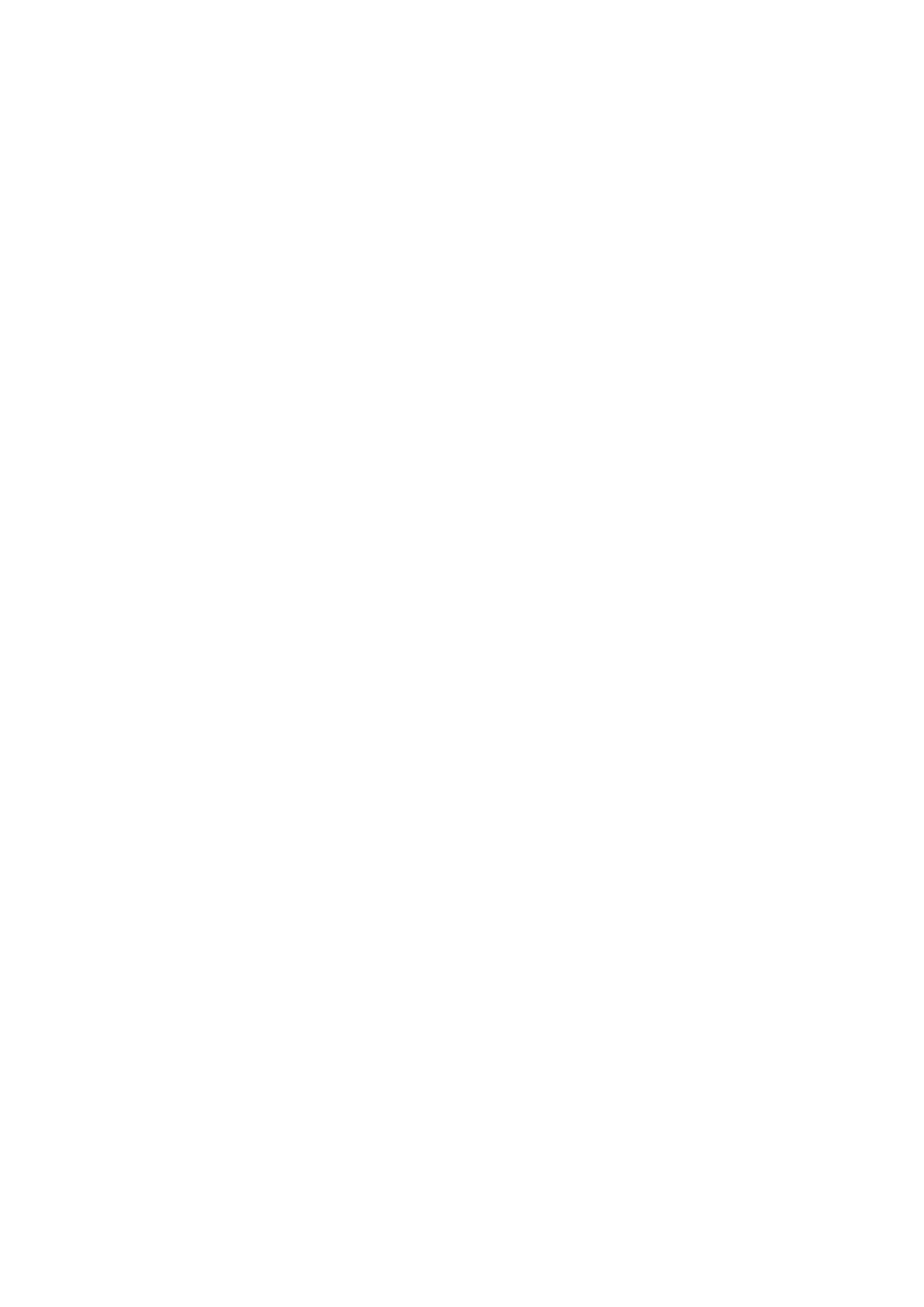# **Contents**

| Optima Dart Magnifier Power Range 3   |
|---------------------------------------|
|                                       |
| Cleaning your magnifier 4             |
|                                       |
|                                       |
|                                       |
| Fitting and replacing the batteries 7 |
| Replacing the magnifier lens 8        |
|                                       |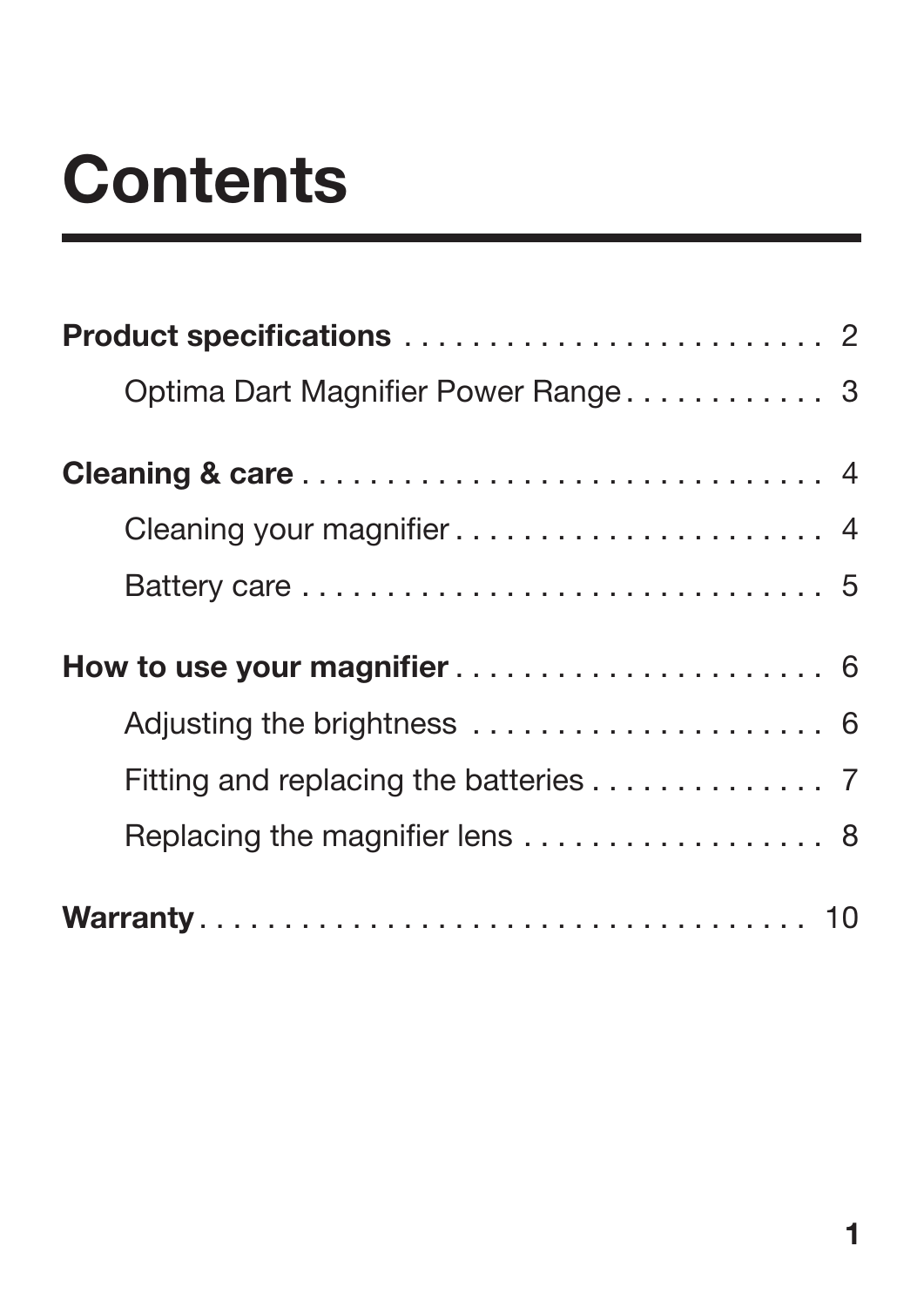# <span id="page-3-0"></span>Product specifications

- **Magnification (Times and Dioptre):** See table right.
- Illumination: SMD LED
- Lens Type: Aspheric
- Lens Material: Optical grade acrylic
- Power Source: 2x AA batteries (not included). Alkaline batteries recommended.
- Handle: Ergonomic designed, strong brake-resistant plastic that interchanges with the all the Dart lens head powers; incorporates the three stage ON/DIM/OFF switch and an easy to open battery compartment.
- Lens size: See table right.
- Accessories: Protective lens bag, Care & Usage Guide, and lanyard (optional extra).
- Replacement and interchangeable lens heads (optional).
- Warranty: Three years subject to fair wear and tear or improper use or abuse (refer to page 10).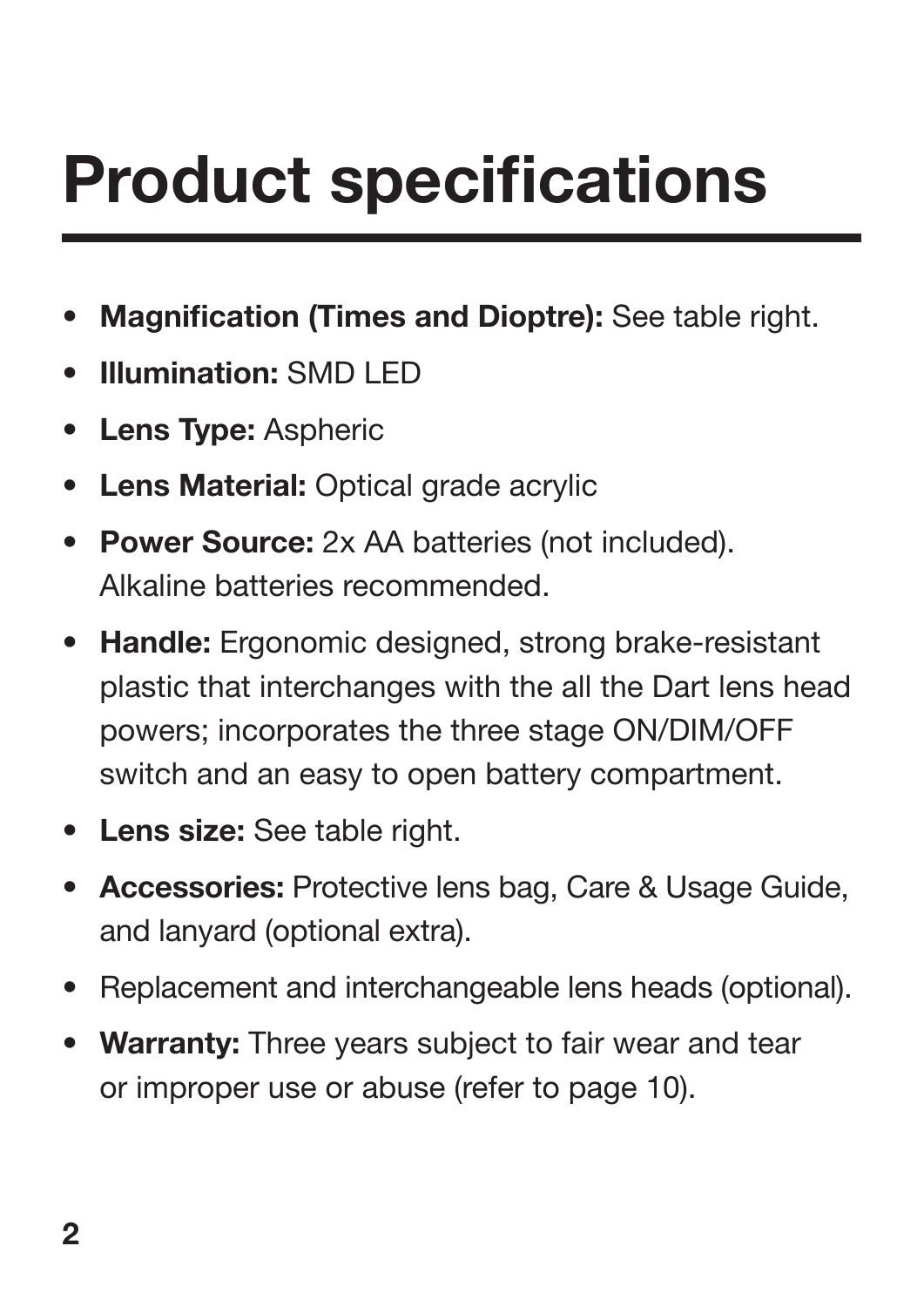### <span id="page-4-0"></span>Optima Dart Magnifier Power Range

| <b>Product Code</b> | <b>Times</b>    | <b>Dioptres</b> | Lens Size            |
|---------------------|-----------------|-----------------|----------------------|
| 170601              | 2.5X            | 6D              | $\varnothing$ 100 mm |
| 170801              | 3X              | 8D              | 50x100 mm            |
| 171201              | 4X              | 12D             | $\varnothing$ 72 mm  |
| 171601              | 5X              | 16D             | Ø 60 mm              |
| 172001              | 6X              | 20 <sub>D</sub> | $\varnothing$ 57 mm  |
| 172401              | 7X              | 24D             | $\varnothing$ 51 mm  |
| 172801              | 8X              | 28D             | $\varnothing$ 35 mm  |
| 173601              | 10 <sub>X</sub> | 36D             | $\varnothing$ 35 mm  |
| 174401              | 12X             | 44D             | $\varnothing$ 35 mm  |
| 175201              | 14X             | 52D             | $\varnothing$ 35 mm  |

#### Included:





x1 handle x1 lens head (in your custom power range)



x1 protective lens bag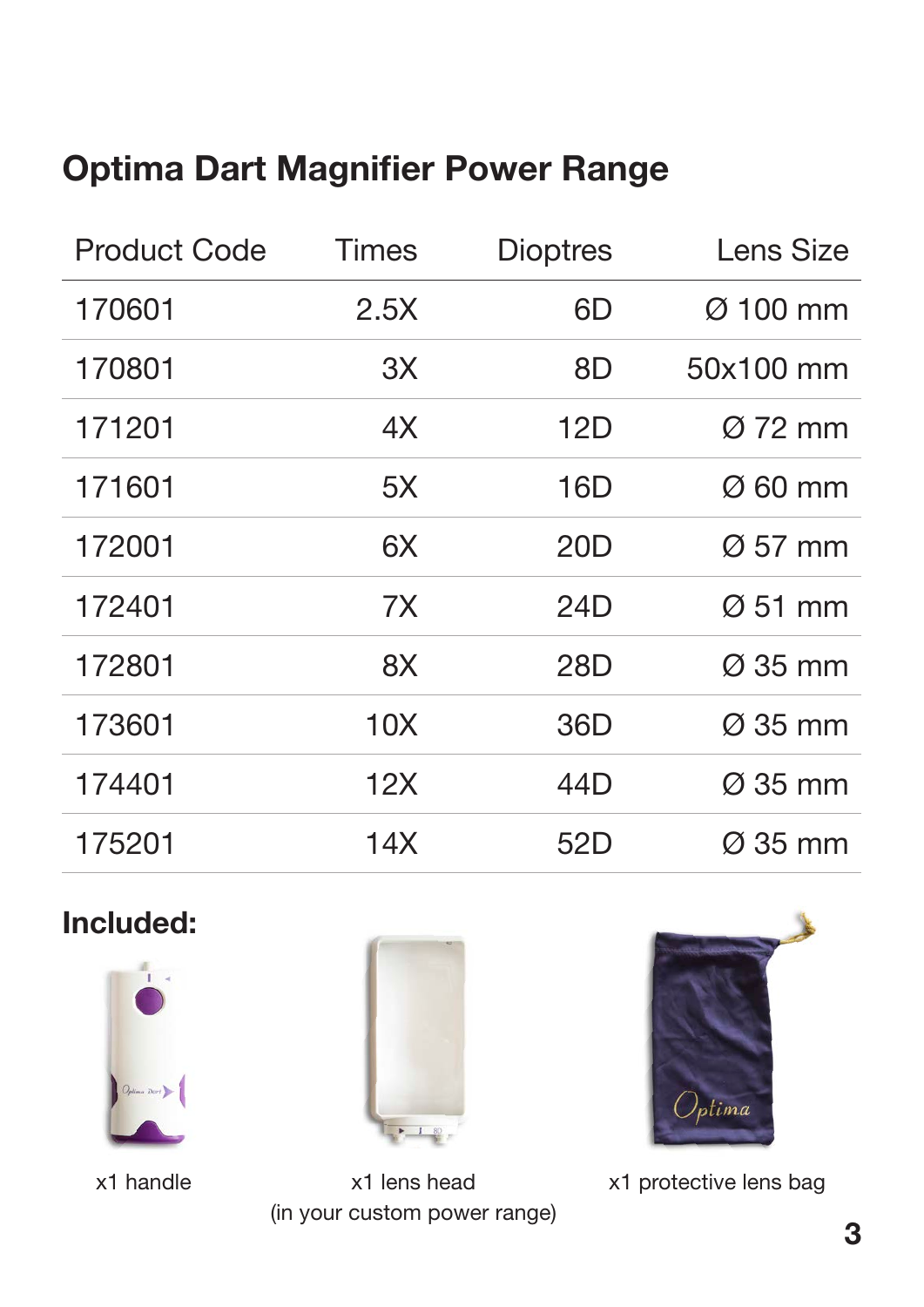# <span id="page-5-0"></span>Cleaning & care

## Cleaning your magnifier

To clean your magnifier handle, lens holder or lens, use a damp cloth with mild dish washing liquid then dry with a soft, non-abrasive cloth. Do not get the lamp or battery area wet. Dry everything carefully with a soft dry cloth to avoid scratching the lens.



Never use alcohol, chemical-based or abrasive cleaning materials on any part of the magnifier.

#### For protection and safe keeping, always store the magnifier in its microfibre pouch when not in use.

This pouch can be used to wipe the lens when it is inside the bag. The bag should be washed with mild dish washing liquid from time-to-time; rinse thoroughly in water, and hang to dry.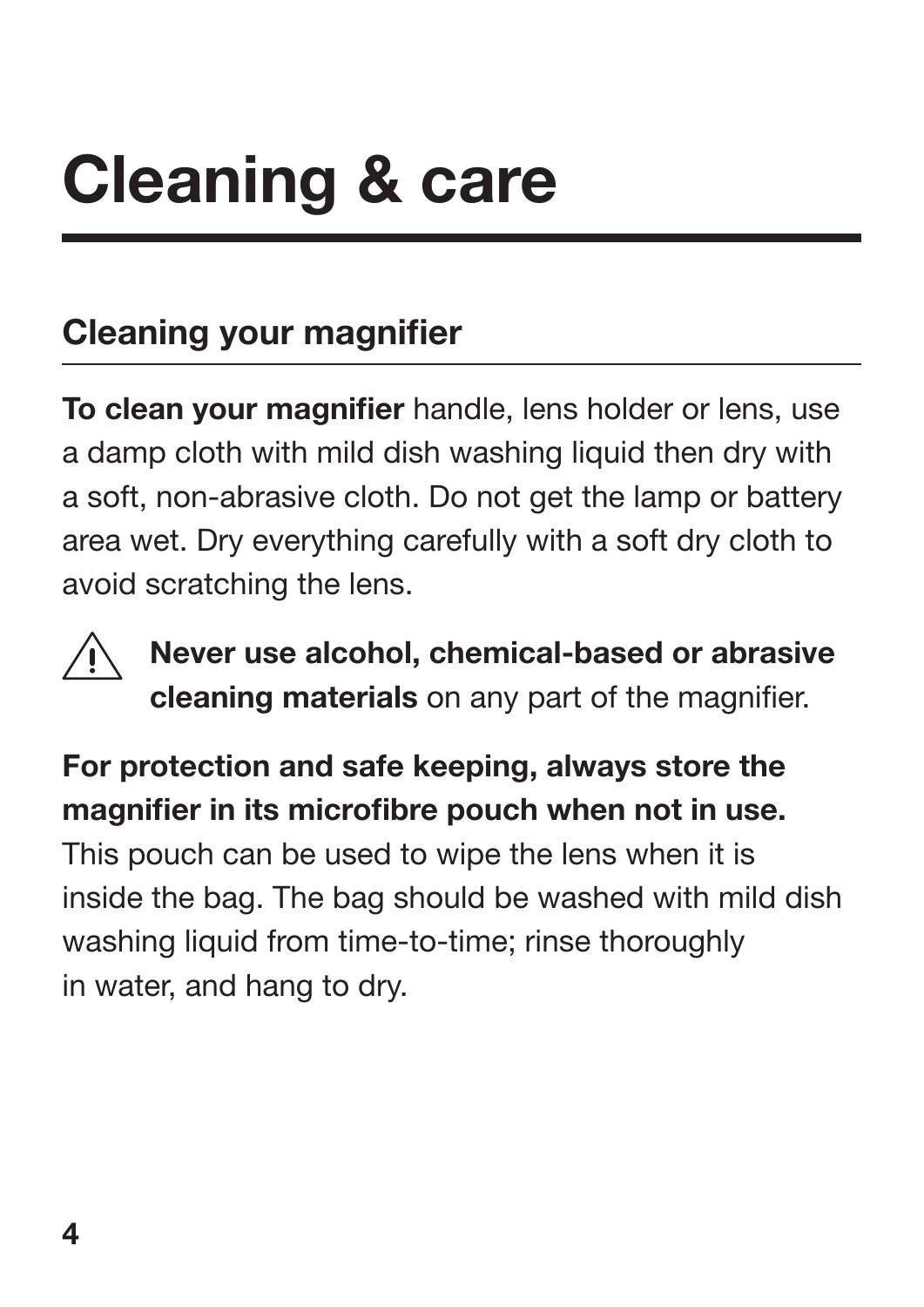<span id="page-6-0"></span>

Never leave the magnifier in direct sunlight such as on a window ledge or table. It is possible that a fire could start as a result of the sun shining through the lens.



Never look at the sun through the magnifying lens. This will severely and permanently damage your eyes.



Do not look directly at the magnifier's LED light. It is very bright and could cause temporary discomfort and blindness.

### Battery care

Always remove batteries completely if you do not intend to use the magnifier for any length of time i.e. more than 5–6 weeks, as they may corrode and damage the electrical components.

Old batteries should be disposed of in a responsible manner.



Do not get the battery compartment wet as this could lead to battery and component damage and failure. In such a case remove the batteries and place them and the magnifier in a warm place (out of the sun) until dry.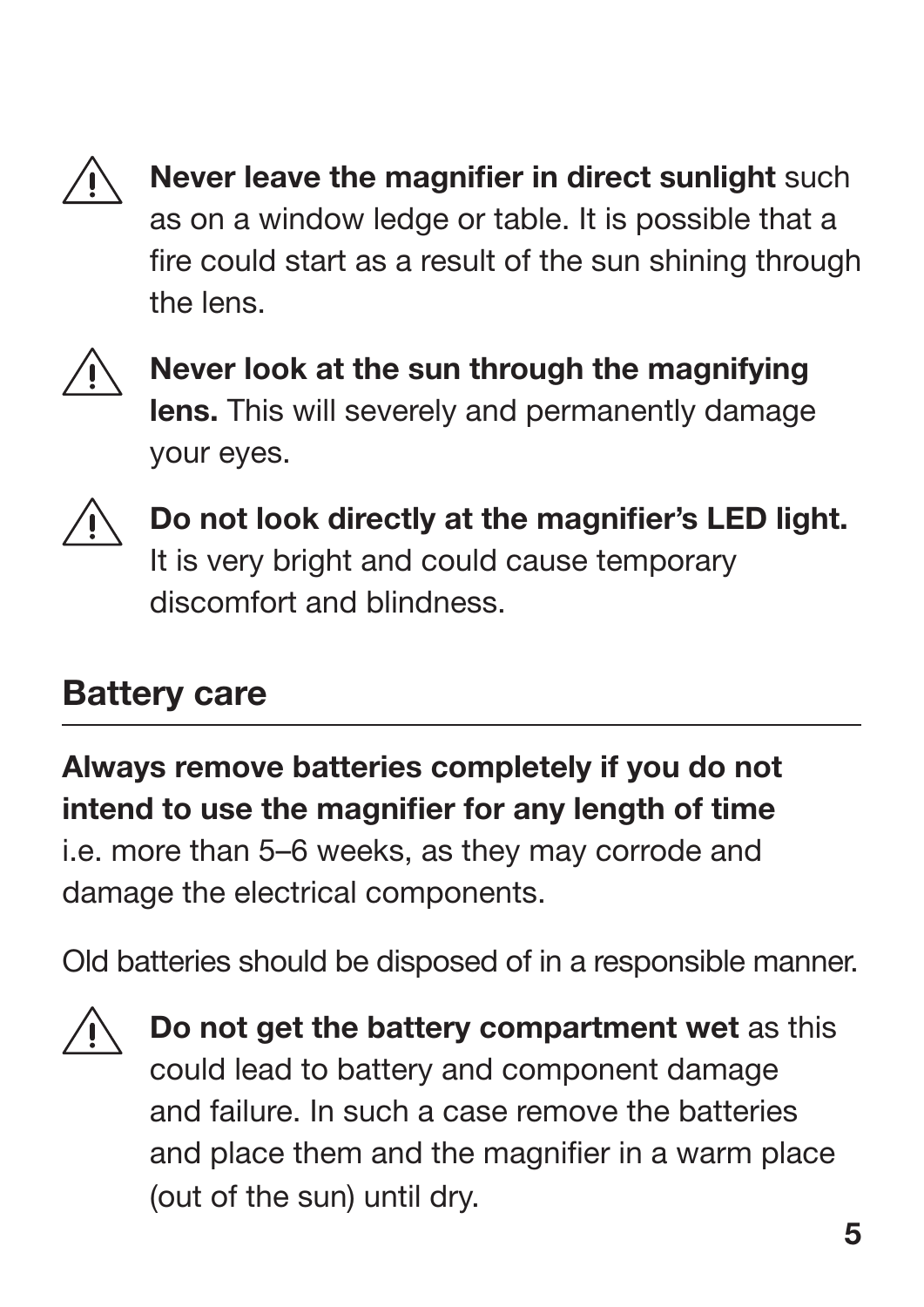# <span id="page-7-0"></span>How to use your magnifier

### Adjusting the brightness

This magnifier has two levels of brightness.

#### To switch the LED ON,

press the purple button once. This will switch the LED ON which automatically defaults to its "Brightest" setting. Press the button down again to reduce the brightness.



To switch the LED OFF, press the button down a third time. Always check that you have switched the LED off when you have finished using it. Depending on the battery type and light intensity, batteries should last a long time.

The LED lamp will last for a minimum of 20,000 hours i.e. at five hours per day for 10+ years. The batteries will need replacing from time-to-time.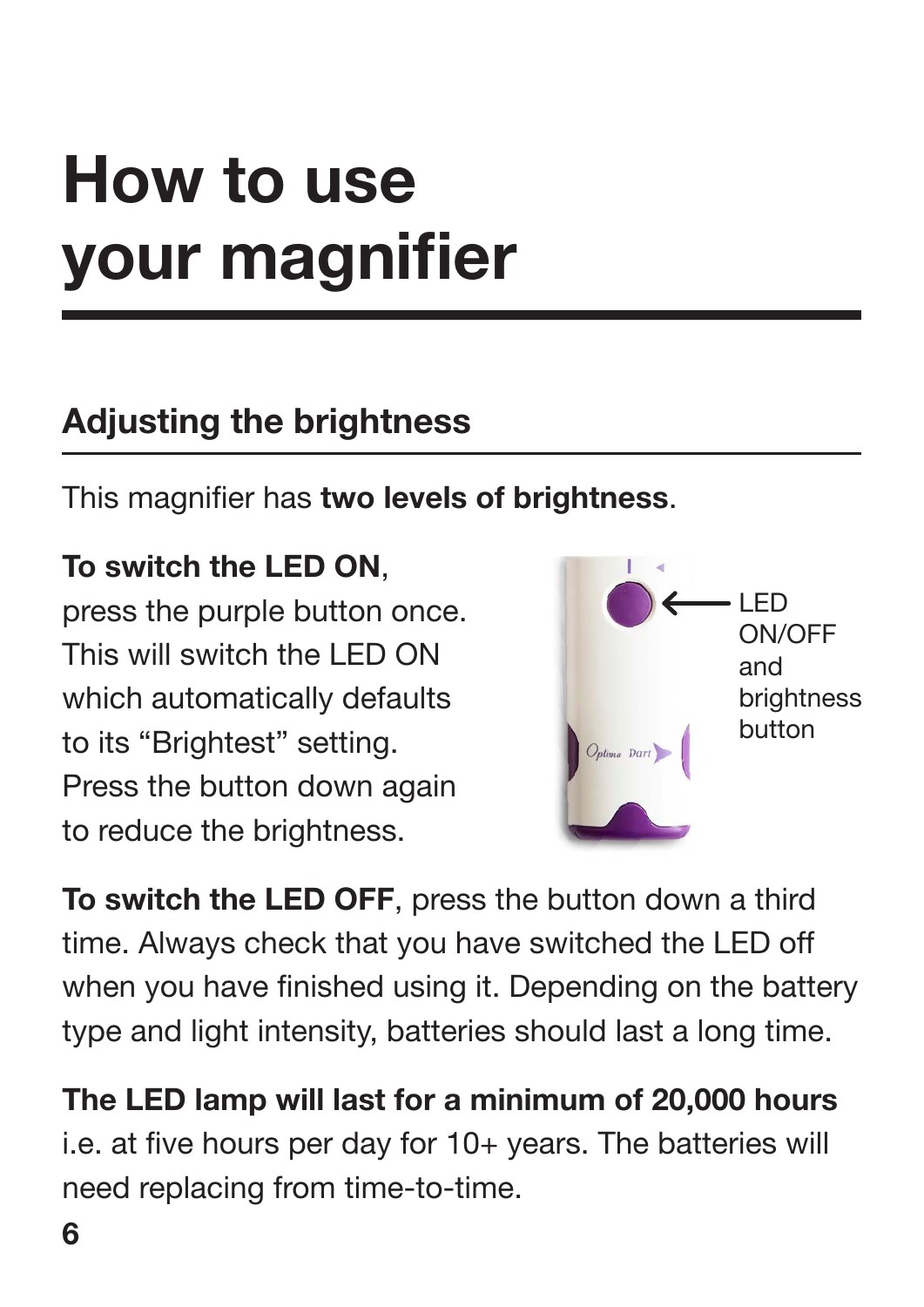### <span id="page-8-0"></span>Fitting and replacing the batteries

The magnifier uses 2x AA batteries. The long-life, alkaline batteries work best with LED lamps.

- 1. To open the battery compartment squeeze the two purple side buttons simultaneously on the handle and pull out the battery tray until it stops.
- 2. Bend it back slightly and insert or remove the batteries. Ensure the polarities are correct – refer to symbols on the bottom of the pull-out battery tray.
- 3. Squeeze the side buttons again and slide the battery tray back inside the handle and release. An audible click will confirm when correctly returned.

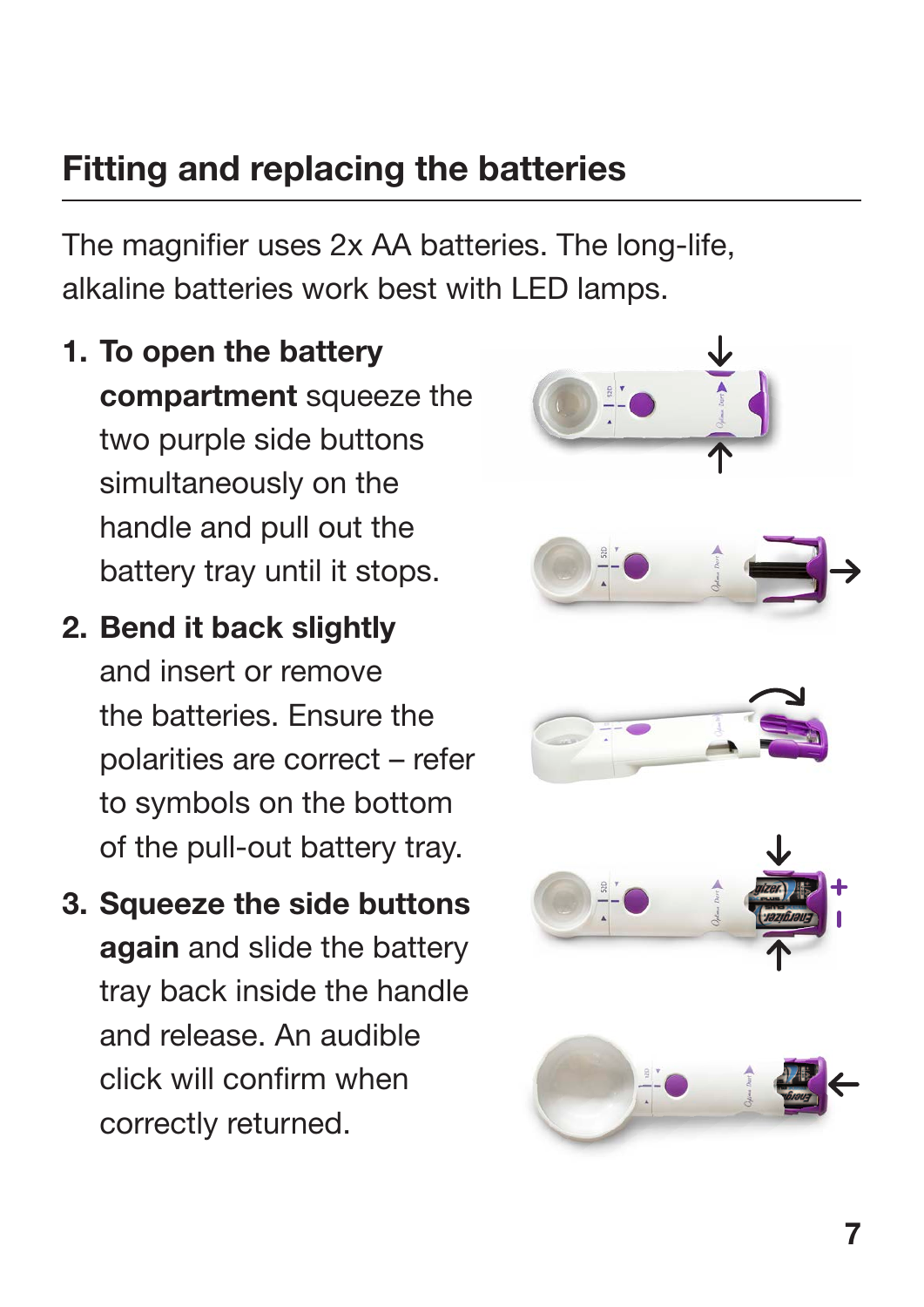## <span id="page-9-0"></span>Replacing the magnifier lens

#### Replacement lens heads are available only from your optical provider.

The Optima Dart LV magnifier has a unique feature that allows the lens head to be removed and replaced with another power. All the magnifier heads are interchangeable\*.

1. To remove the magnifier lens head, hold the handle and lens rim firmly in both hands, and twist anti-clockwise (A). It may be tight as it is designed to be. When fully twisted it will easily separate from its handle (B).

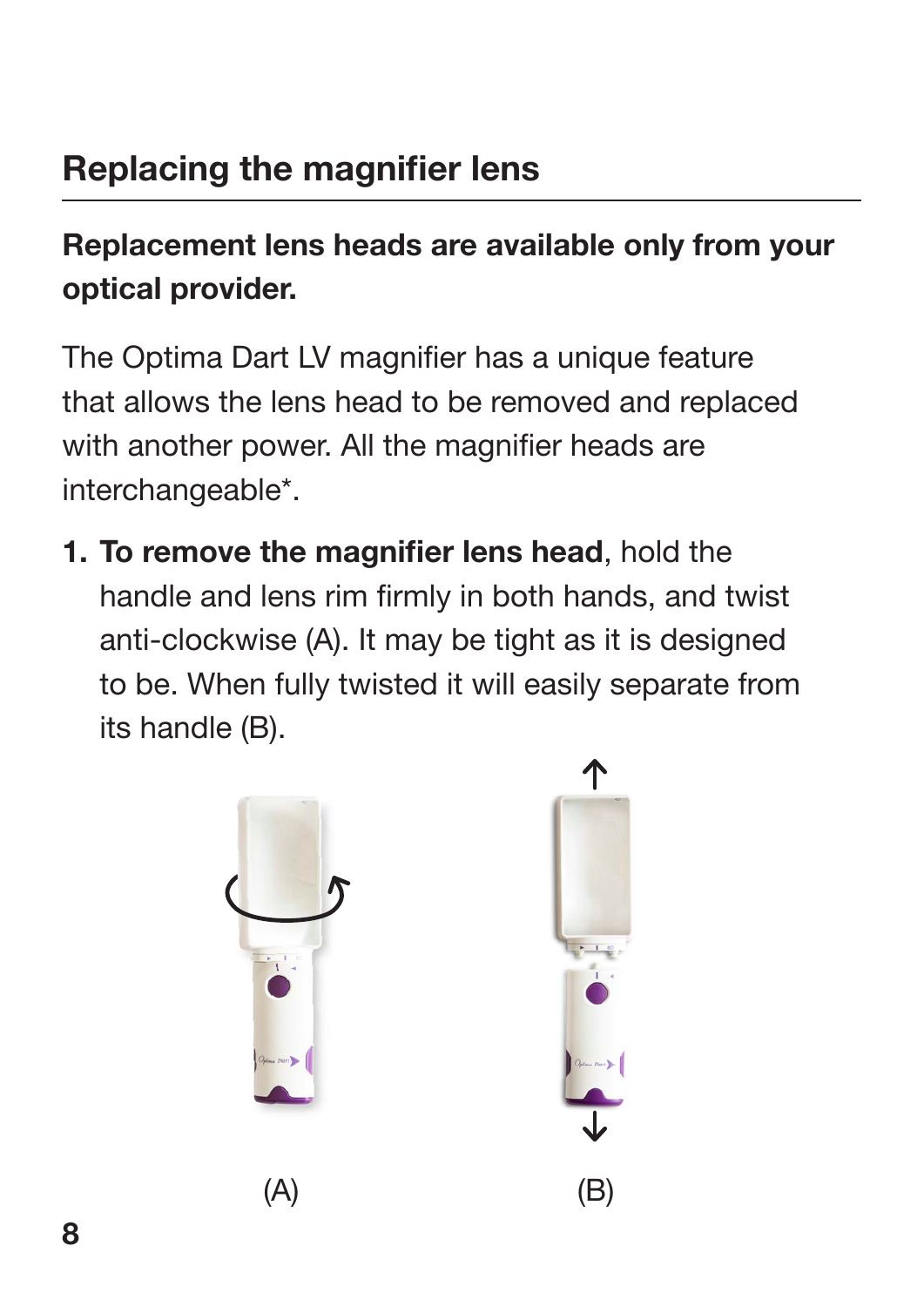2. To refit a lens head onto the handle, place the three posts of the handle (A) and twist clockwise (B) until the handle is aligned with the lens head markings (C).



The "A" lower arrow also indicates where the loop hole can be found to thread the lanyard (optional extra).